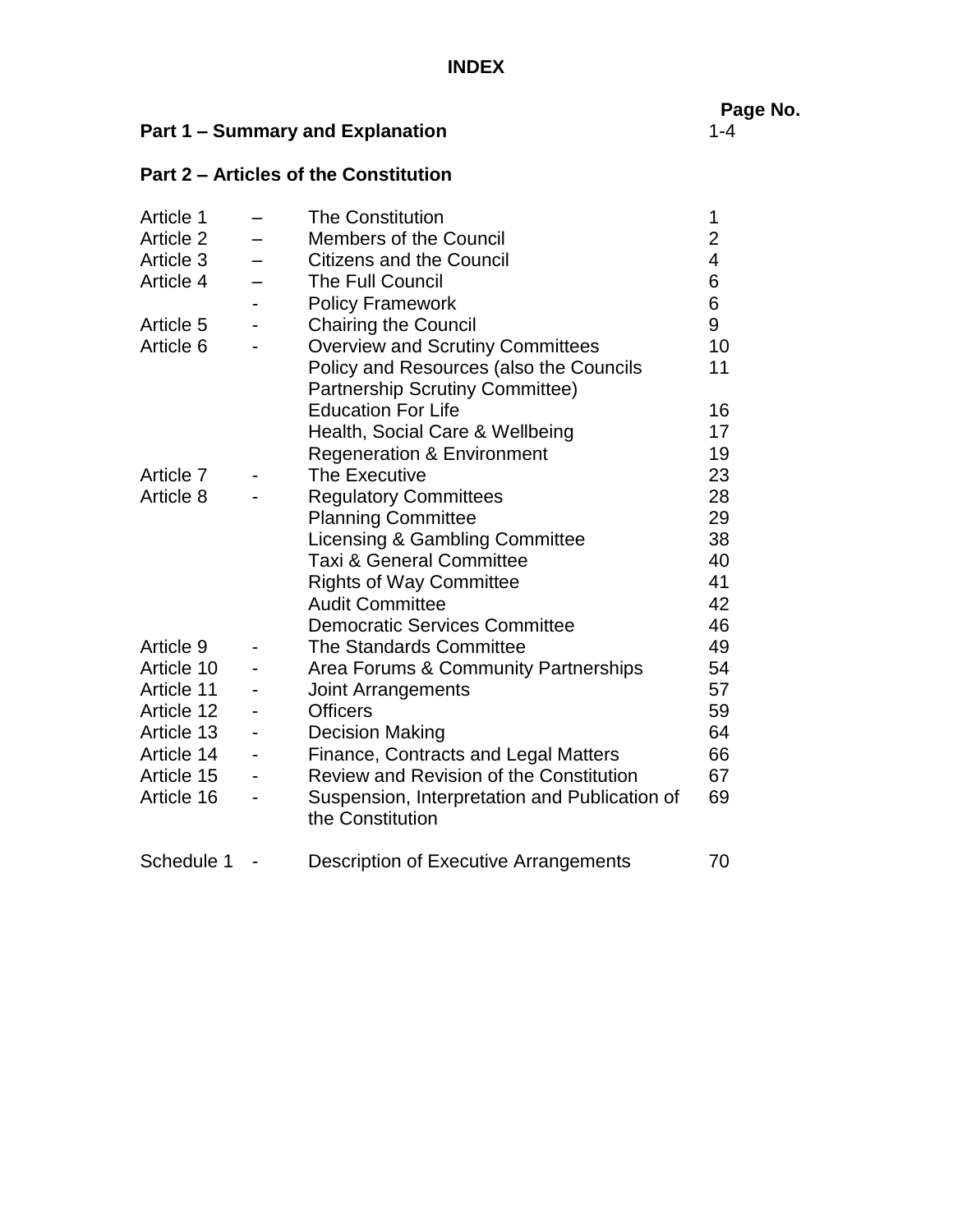# **Part 3 – Responsibility for Functions**

| Responsibility for Functions (including delegations to officers) |  |
|------------------------------------------------------------------|--|
| <b>Council Functions</b>                                         |  |
| <b>Local Choice Functions</b>                                    |  |

## **Committees**

| Appointments Committee (Part 3 Table 1)<br>Audit Committee (Article 8) |    |
|------------------------------------------------------------------------|----|
| Licensing & Gambling Committee (Article 8 and Part 3<br>Table 1)       |    |
| Taxi & General                                                         |    |
| Planning Committee (Article 8)                                         |    |
| <b>Rights of Way Cabinet Committee (Part 3)</b>                        |    |
| Standards Committee (Article 9)                                        |    |
| Appeals Committee (Part 3 Table 2)                                     |    |
| Pensions/Compensation Committee (Part 3 Table 1)                       |    |
| Democratic Services Committee (Article 8)                              |    |
| Investigating and Disciplinary Committee (Officer)                     |    |
| Employment Procedure Rules (Part 4)                                    |    |
| <b>Executive Functions</b>                                             |    |
| <b>General Delegations</b>                                             | 41 |
| Joint Arrangements                                                     | 43 |
|                                                                        |    |

## **Part 4 – Council Procedure Rules**

| <b>Council Procedure Rules</b>                                 | 2   |
|----------------------------------------------------------------|-----|
| Access to Information Procedure Rules                          | 23  |
| <b>Budget and Policy Framework Procedure Rules</b>             | 30  |
| <b>Executive Procedure Rules</b>                               |     |
| <b>Overview and Scrutiny Procedure Rules</b>                   |     |
| Agenda (Part 4 para 9)                                         |     |
| Call-in (Part 4 para 16.1)                                     |     |
| Urgency Provisions (Part 4 para 16.2)                          |     |
| The Party Whip (Part 4 para 17)                                |     |
| <b>Financial Procedure Rules Financial Regulations</b>         | 48  |
| <b>Financial Procedure Rules Standing Orders for Contracts</b> | 75  |
| Protocol for Disposal of Property                              |     |
| <b>Officer Employment Procedure Rules</b>                      | 100 |
| <b>Rules on Consultation</b>                                   |     |
|                                                                |     |